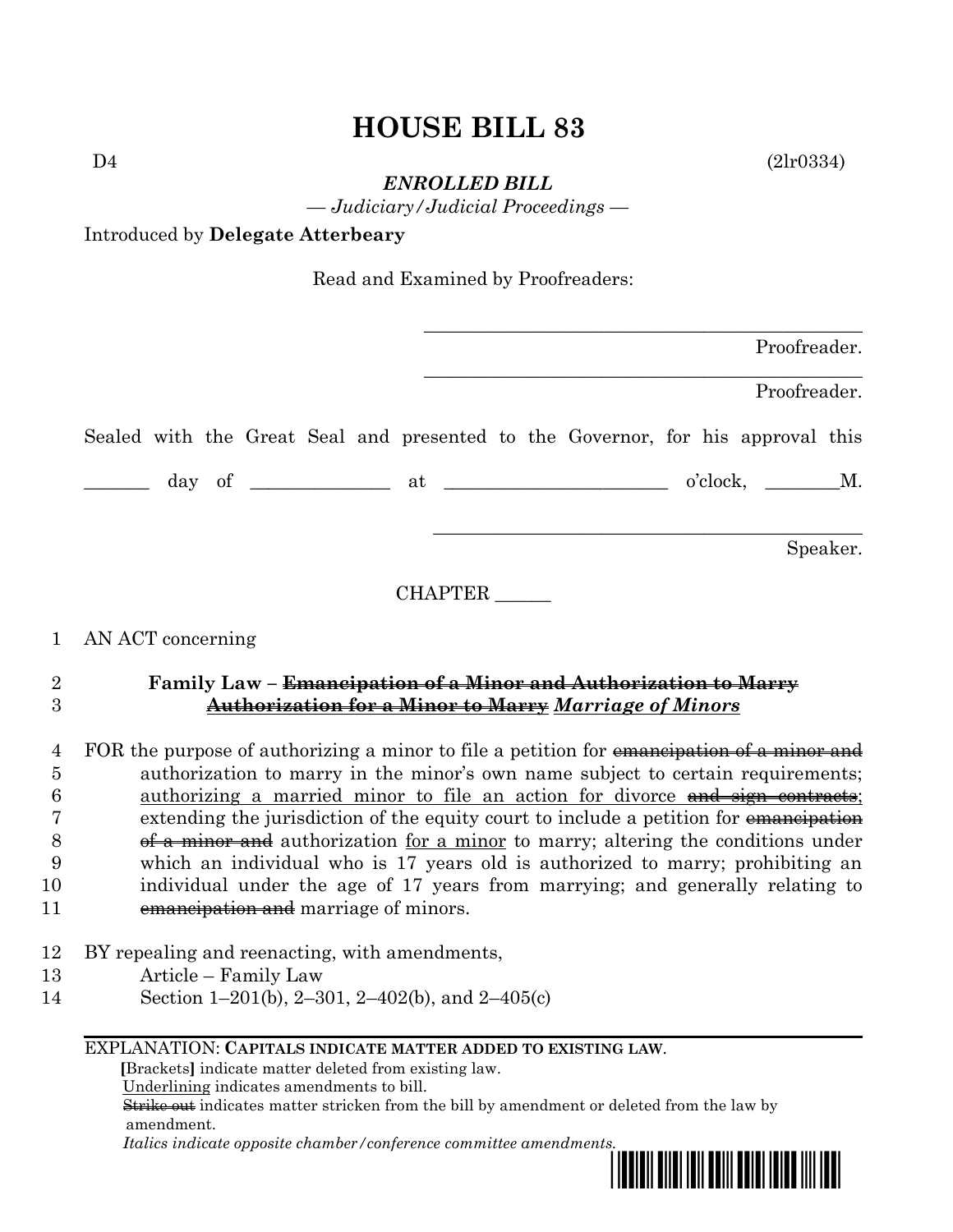## **HOUSE BILL 83**

| 1<br>$\overline{2}$                            |                                      | Annotated Code of Maryland<br>(2019 Replacement Volume and 2021 Supplement)                                                                                                                                                                                                                                                 |
|------------------------------------------------|--------------------------------------|-----------------------------------------------------------------------------------------------------------------------------------------------------------------------------------------------------------------------------------------------------------------------------------------------------------------------------|
| $\boldsymbol{3}$<br>4<br>5<br>6<br>7<br>8<br>9 | BY adding to<br>Article – Family Law | Section 5–2A–01 through $\frac{5-2A-05}{5-2A-06}$ to be under the new subtitle "Subtitle"<br>2A. Emancipation of a Minor and Authorization to Marry Authorization for a<br>Minor to Marry"<br>Annotated Code of Maryland<br>(2019 Replacement Volume and 2021 Supplement)                                                   |
| 10<br>11                                       |                                      | SECTION 1. BE IT ENACTED BY THE GENERAL ASSEMBLY OF MARYLAND,<br>That the Laws of Maryland read as follows:                                                                                                                                                                                                                 |
| 12                                             |                                      | <b>Article - Family Law</b>                                                                                                                                                                                                                                                                                                 |
| 13                                             | $1 - 201.$                           |                                                                                                                                                                                                                                                                                                                             |
| 14                                             | (b)                                  | An equity court has jurisdiction over:                                                                                                                                                                                                                                                                                      |
| 15<br>16<br>17                                 | (1)<br>assistance;                   | adoption of a child, except for a child who is under the jurisdiction of<br>any juvenile court and who previously has been adjudicated to be a child in need of                                                                                                                                                             |
| 18                                             | (2)                                  | alimony;                                                                                                                                                                                                                                                                                                                    |
| 19                                             | (3)                                  | annulment of a marriage;                                                                                                                                                                                                                                                                                                    |
| 20                                             | (4)                                  | divorce;                                                                                                                                                                                                                                                                                                                    |
| 21<br>22<br>23                                 | (5)<br>need of assistance;           | custody or guardianship of a child except for a child who is under the<br>jurisdiction of any juvenile court and who previously has been adjudicated to be a child in                                                                                                                                                       |
| 24                                             | (6)                                  | visitation of a child;                                                                                                                                                                                                                                                                                                      |
| 25                                             | (7)                                  | legitimation of a child;                                                                                                                                                                                                                                                                                                    |
| 26                                             | (8)                                  | paternity;                                                                                                                                                                                                                                                                                                                  |
| 27                                             | (9)                                  | support of a child; [and]                                                                                                                                                                                                                                                                                                   |
| 28<br>29<br>30<br>31                           | (10)                                 | custody or guardianship of an immigrant child pursuant to a motion for<br>Special Immigrant Juvenile factual findings requesting a determination that the child was<br>abused, neglected, or abandoned before the age of 18 years for purposes of $\S 101(a)(27)(J)$<br>of the federal Immigration and Nationality Act; AND |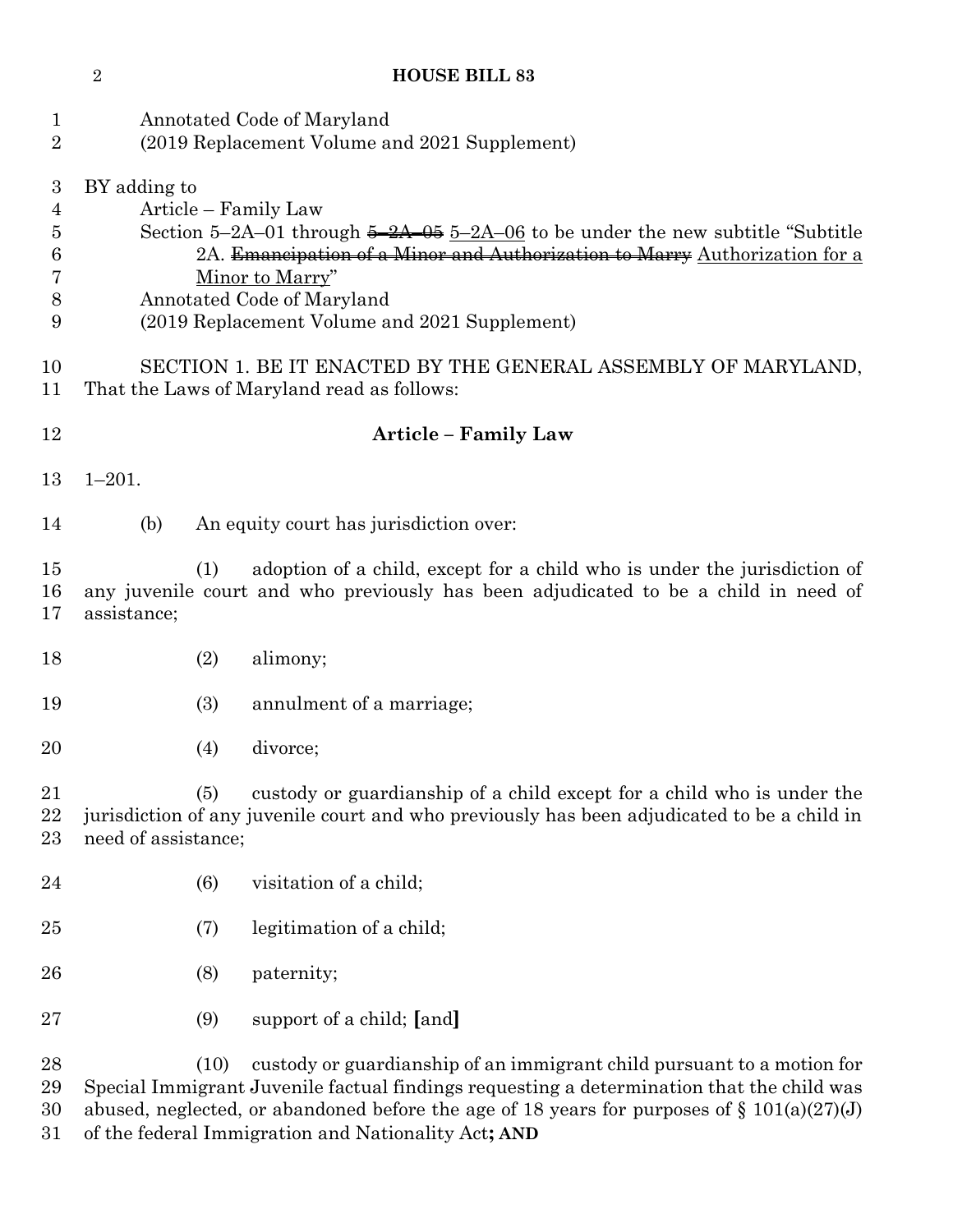#### **HOUSE BILL 83** 3

 **(11) A PETITION FOR EMANCIPATION OF A MINOR AND AUTHORIZATION FOR A MINOR TO MARRY**.

2–301.

(a) An individual **[**16 or**]** 17 years old may not marry unless:

 **[**(1) *(I)* the individual has the consent of a parent or guardian and the parent or guardian swears that the individual is at least 16 years old *EACH LIVING PARENT, GUARDIAN, OR LEGAL CUSTODIAN OF THE INDIVIDUAL*; or

 $\left(\frac{2}{2}\right)$  *(II)* if the individual does not have the consent <del>of a parent or</del> guardian *REQUIRED UNDER ITEM (I) OF THIS ITEM*, either party to be married gives the clerk a certificate from a licensed physician, licensed physician assistant, or certified nurse practitioner stating that the physician, physician assistant, or nurse practitioner has examined the woman to be married and has found that she is pregnant or has given birth to a child.**]***; AND*

 **(1)** *(2)* **THE INDIVIDUAL PRESENTS A CERTIFIED COPY OF AN ORDER GRANTING EMANCIPATION OF A MINOR AND AUTHORIZATION TO MARRY IN ACCORDANCE WITH THE PROVISIONS OF TITLE 5, SUBTITLE 2A OF THIS ARTICLE TO THE CLERK OF THE CIRCUIT COURT NOT EARLIER THAN 15 DAYS AFTER THE ORDER WAS ISSUED; AND**

### **(2) THE OTHER PARTY TO BE MARRIED IS NOT MORE THAN 4 YEARS OLDER THAN THE INDIVIDUAL.**

- (b) **[**An individual 15 years old may not marry unless:
- 

(1) the individual has the consent of a parent or guardian; and

- (2) either party to be married gives the clerk a certificate from a licensed physician, licensed physician assistant, or certified nurse practitioner stating that the physician, physician assistant, or nurse practitioner has examined the woman to be
- (c)**]** An individual under the age of **[**15**] 17** may not marry.

married and has found that she is pregnant or has given birth to a child.

2–402.

 (b) Except as provided in subsection (d) of this section, to apply for a license, 1 of the parties to be married shall:

 (1) appear before the clerk and give, under oath, the following information, which shall be placed on an application form by the clerk: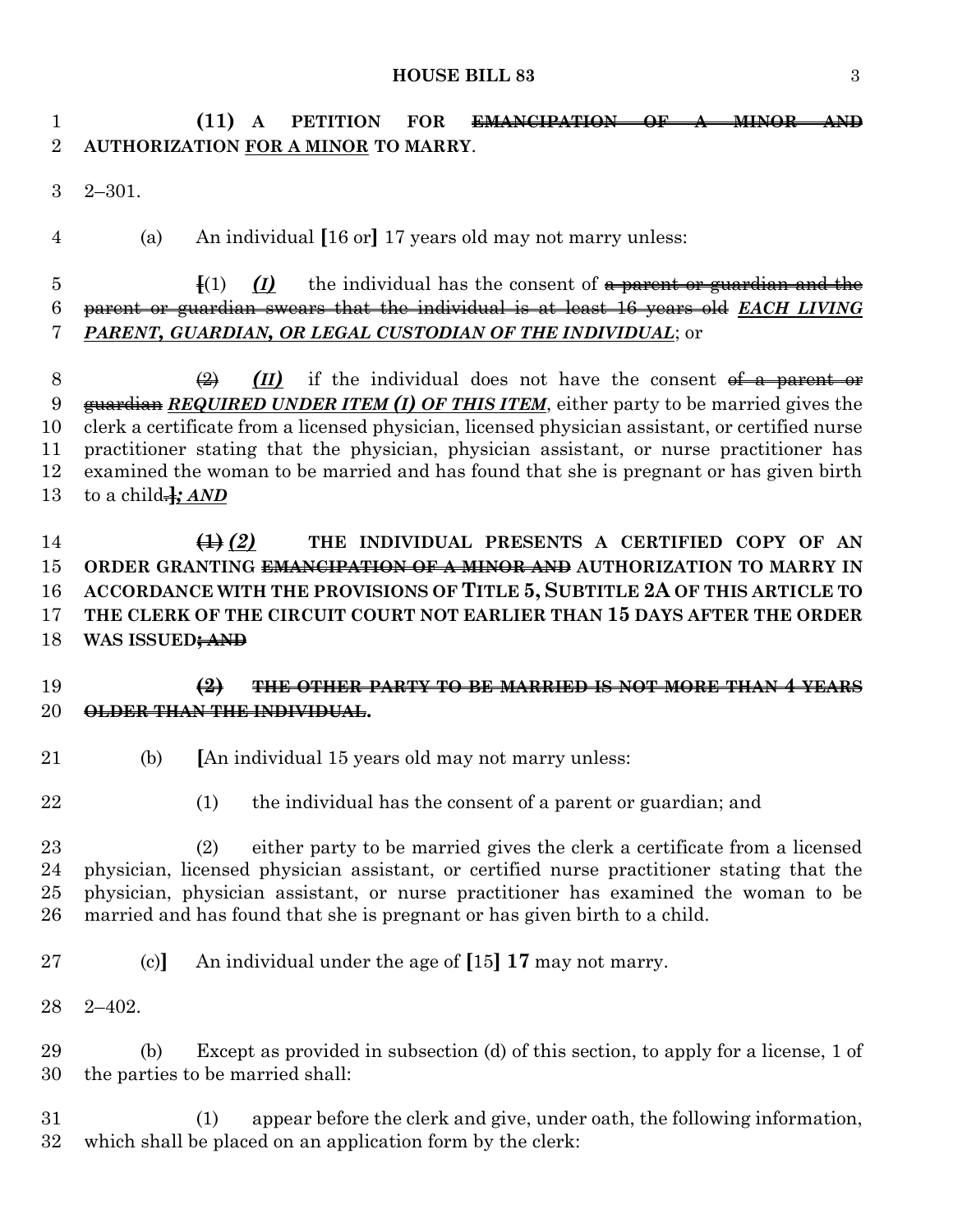**HOUSE BILL 83** 1 (i) the full name of each party; 2 (ii) the place of residence of each party; (iii) the age of each party; (iv) whether the parties are related by blood or marriage and, if so, in which degree of relationship; (v) the marital status of each party; and (vi) whether either party was married previously, and the date and place of each death or judicial determination that ended any former marriage; (2) sign the application form; and (3) provide the clerk with**: (I)** the Social Security number of each party who has a Social Security number**; AND (II) A COPY OF AN OFFICIAL GOVERNMENT–ISSUED BIRTH CERTIFICATE OR OTHER OFFICIAL GOVERNMENT–ISSUED DOCUMENT OR RECORD DEMONSTRATING THE AGE OF EACH PARTY**. 2–405. (c) (1) If either party to be married is known to be of an age where **[**the parental or guardian's consent and oath, or the licensed physician's certificate**] A CERTIFIED COPY OF AN ORDER GRANTING EMANCIPATION OF A MINOR AND AUTHORIZATION FOR A MINOR TO MARRY**, required by § 2–301 of this title, is required, the clerk shall **[**obtain the consent and oath or the certificate**] REVIEW THE CERTIFIED COPY OF THE ORDER** before issuing the license. (2) **[**(i)**]** The clerk's record required under this title shall include**[**: 2. the consent and oath required by  $\frac{1}{2}$ . written; or  $\frac{2}{15}$  the fact that consent was given and an oath was made, if **given and made in person.** 28 (ii) The licensed physician's certificate required by  $\frac{1}{2}$ –301 of this title may not be made a part of the clerk's record**] A PHOTOCOPY OF THE CERTIFIED**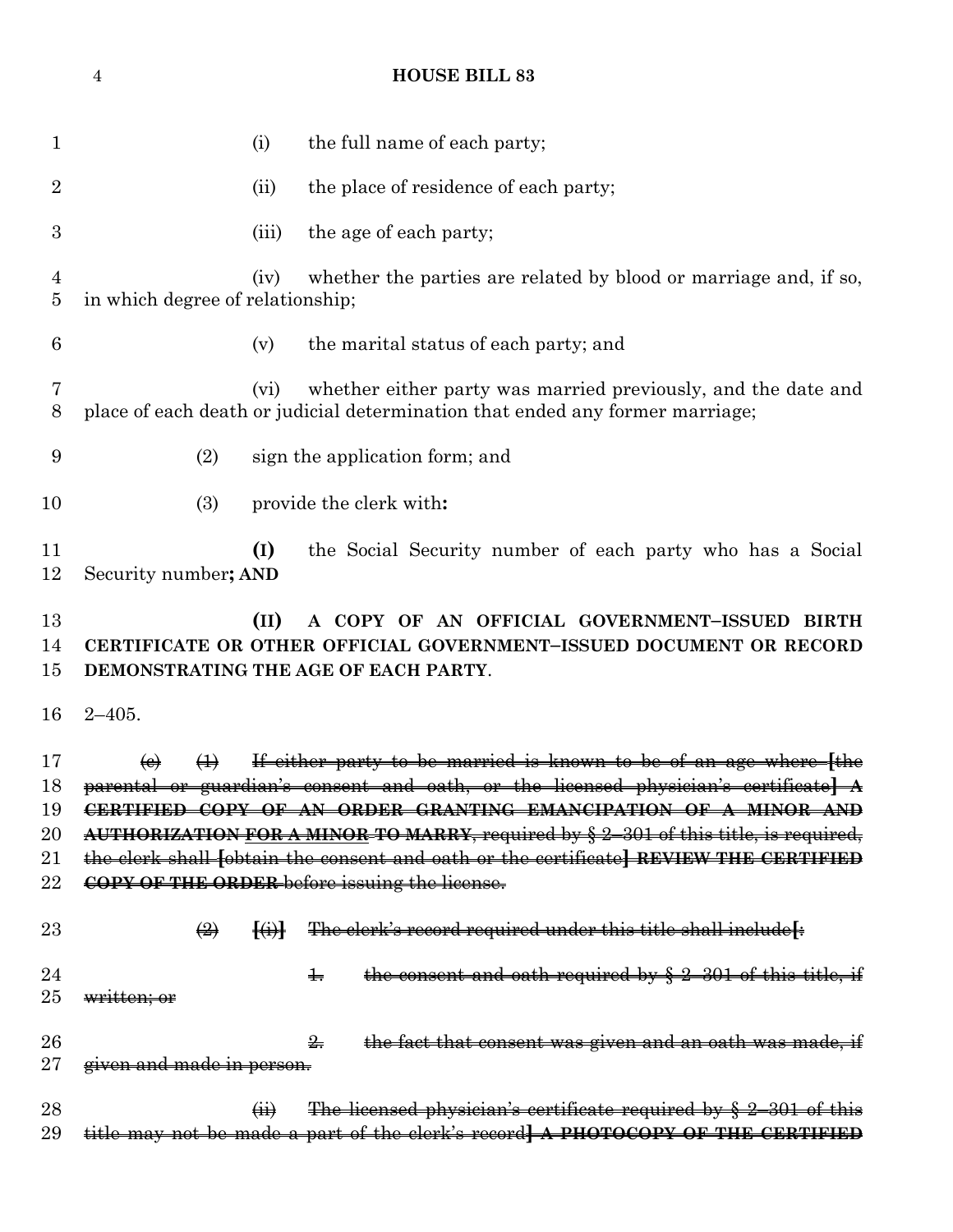## **HOUSE BILL 83** 5

| $\mathbf 1$    | COPY OF THE ORDER GRANTING EMANCIPATION OF A MINOR AND AUTHORIZATION                                                 |
|----------------|----------------------------------------------------------------------------------------------------------------------|
| $\overline{2}$ | FOR A MINOR TO MARRY REQUIRED UNDER § 2-301 OF THIS TITLE.                                                           |
| 3              | After an individual has been issued a license in accordance with the<br>$\ket{43}$                                   |
| 4              | provisions of this subtitle, the clerk who issued the license shall seal the licensed                                |
| 5              | physician's certificate. Except on order of the court, the licensed physician's certificate shall                    |
| 6              | remain sealed.                                                                                                       |
| 7              | If either party to be married is known to be fof an age where the parental<br>(c)<br>(1)                             |
| 8              | <u>or guardian's consent and oath, or the licensed physician's certificate, required by <math>\zeta</math> 2-301</u> |
| 9              | of this title, is required, 17 YEARS OLD, BEFORE ISSUING THE LICENSE, the clerk shall                                |
| 10             | obtain the REQUIRED consent [and oath] or the LICENSED PHYSICIAN'S certificate AND                                   |
| 11             | THE CERTIFIED COPY OF AN ORDER GRANTING AUTHORIZATION FOR A MINOR TO                                                 |
| 12             | <b>MARRY</b> before issuing the license.                                                                             |
| 13             | (2)<br>(i)<br>The clerk's record required under this title shall include:                                            |
| 14             | <i>the consent [and oath] required by <math>\frac{6}{5}</math> 2-301 of this</i><br>A.<br>1.                         |
| 15             | <i>title, if written; or</i>                                                                                         |
|                |                                                                                                                      |
| 16             | $[2.]$ B.<br>the fact that consent was given <i>fand</i> an oath was                                                 |
| 17             | madel, if given and made in person; AND                                                                              |
|                |                                                                                                                      |
| 18             | 2.<br>A PHOTOCOPY OF THE CERTIFIED COPY OF THE ORDER                                                                 |
| 19             | <u>GRANTING AUTHORIZATION FOR A MINOR TO MARRY REQUIRED UNDER § 2-301 OF</u>                                         |
| 20             | THIS TITLE.                                                                                                          |
|                |                                                                                                                      |
| 21             | The licensed physician's certificate required by $\S 2-301$ of this title<br>(ii)                                    |
| 22             | may not be made a part of the clerk's record.                                                                        |
|                |                                                                                                                      |
| 23             | After an individual has been issued a license in accordance with the<br>(3)                                          |
| 24             | provisions of this subtitle, the clerk who issued the license shall seal the licensed physician's                    |
| 25             | certificate. Except on order of the court, the licensed physician's certificate shall remain                         |
| 26             | sealed.                                                                                                              |
|                |                                                                                                                      |
| $27\,$         | SUBTITLE 2A. <del>EMANCIPATION OF A MINOR AND AUTHORIZATION TO MARRY</del>                                           |
| 28             | <b>AUTHORIZATION FOR A MINOR TO MARRY.</b>                                                                           |
|                |                                                                                                                      |
| 29             | $5 - 2A - 01$ .                                                                                                      |
| 30             | A MINOR WHO IS 17 YEARS OLD MAY FILE A PETITION IN THE MINOR'S<br>(A)                                                |
| 31             | OWN NAME FOR <del>EMANCIPATION OF A MINOR AND</del> AUTHORIZATION TO MARRY IN THE                                    |
| $32\,$         | CIRCUIT COURT FOR THE COUNTY IN WHICH THE MINOR RESIDES.                                                             |
|                |                                                                                                                      |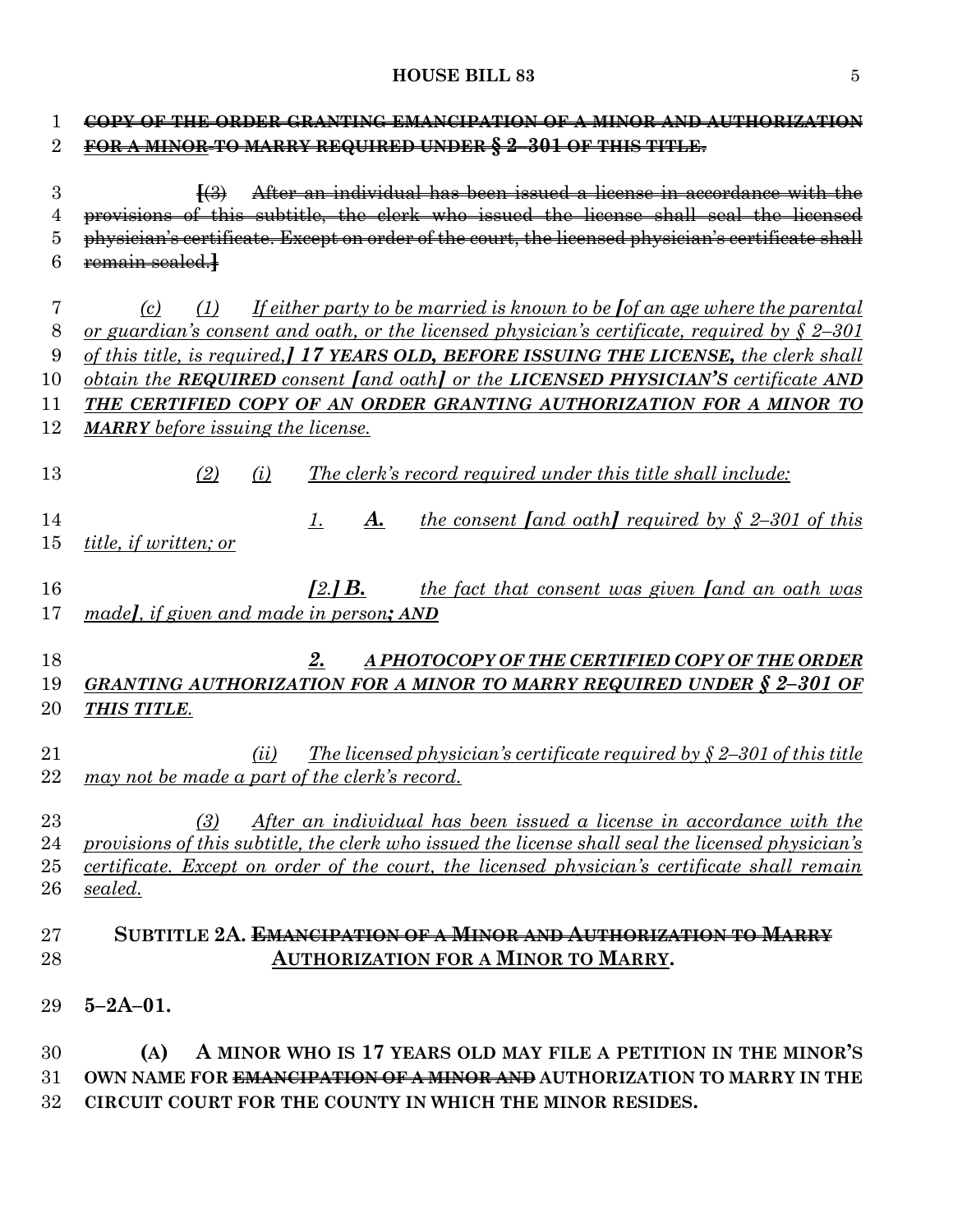**(B) A PETITION FOR EMANCIPATION OF A MINOR AND AUTHORIZATION TO MARRY SHALL CONTAIN THE FOLLOWING:**

 **(1) THE PETITIONER'S FULL NAME, GENDER, DATE OF BIRTH, AND ADDRESS, INCLUDING THE LENGTH OF TIME THE PETITIONER HAS RESIDED AT THE ADDRESS;**

 **(2) THE INTENDED SPOUSE'S FULL NAME, GENDER, DATE OF BIRTH, AND ADDRESS, INCLUDING THE LENGTH OF TIME THE INTENDED SPOUSE HAS RESIDED AT THE ADDRESS;**

 **(3) A STATEMENT EXPLAINING HOW THE PARTIES MET AND HOW LONG THEY HAVE KNOWN EACH OTHER;**

 **(4) A COPY OF ANY CRIMINAL RECORDS CONCERNING EITHER PARTY AND A COPY OF ANY PEACE ORDER OR PROTECTIVE ORDER ISSUED AGAINST EITHER PARTY; AND**

 **(5) EVIDENCE THAT THE MINOR IS MATURE AND CAPABLE OF SELF–SUFFICIENCY AND SELF–SUPPORT INDEPENDENT OF THE MINOR'S PARENTS, GUARDIAN, LEGAL CUSTODIAN, OR INTENDED SPOUSE; AND**

 **(6) THE NAME AND LAST KNOWN ADDRESS OF EACH LIVING PARENT, GUARDIAN, OR LEGAL CUSTODIAN OF THE PETITIONER.**

**5–2A–02.**

 **ON THE FILING OF A PETITION FOR EMANCIPATION OF A MINOR AND AUTHORIZATION TO MARRY, A COURT SHALL:**

 **(1) APPOINT A LAWYER WITH FAMILY LAW EXPERIENCE TO REPRESENT THE PETITIONER;**

- **(2) SET AN EVIDENTIARY HEARING ON THE PETITION; AND**
- **(3) PROVIDE THE MINOR WITH THE FOLLOWING:**

 **(I) INFORMATION ON THE RIGHTS AND RESPONSIBILITIES OF AN EMANCIPATED MINOR AND:**

 **1. A MINOR GRANTED AUTHORIZATION TO MARRY UNDER THIS SUBTITLE, INCLUDING THE RIGHT TO DIVORCE AND ENTER INTO CONTRACTS; AND**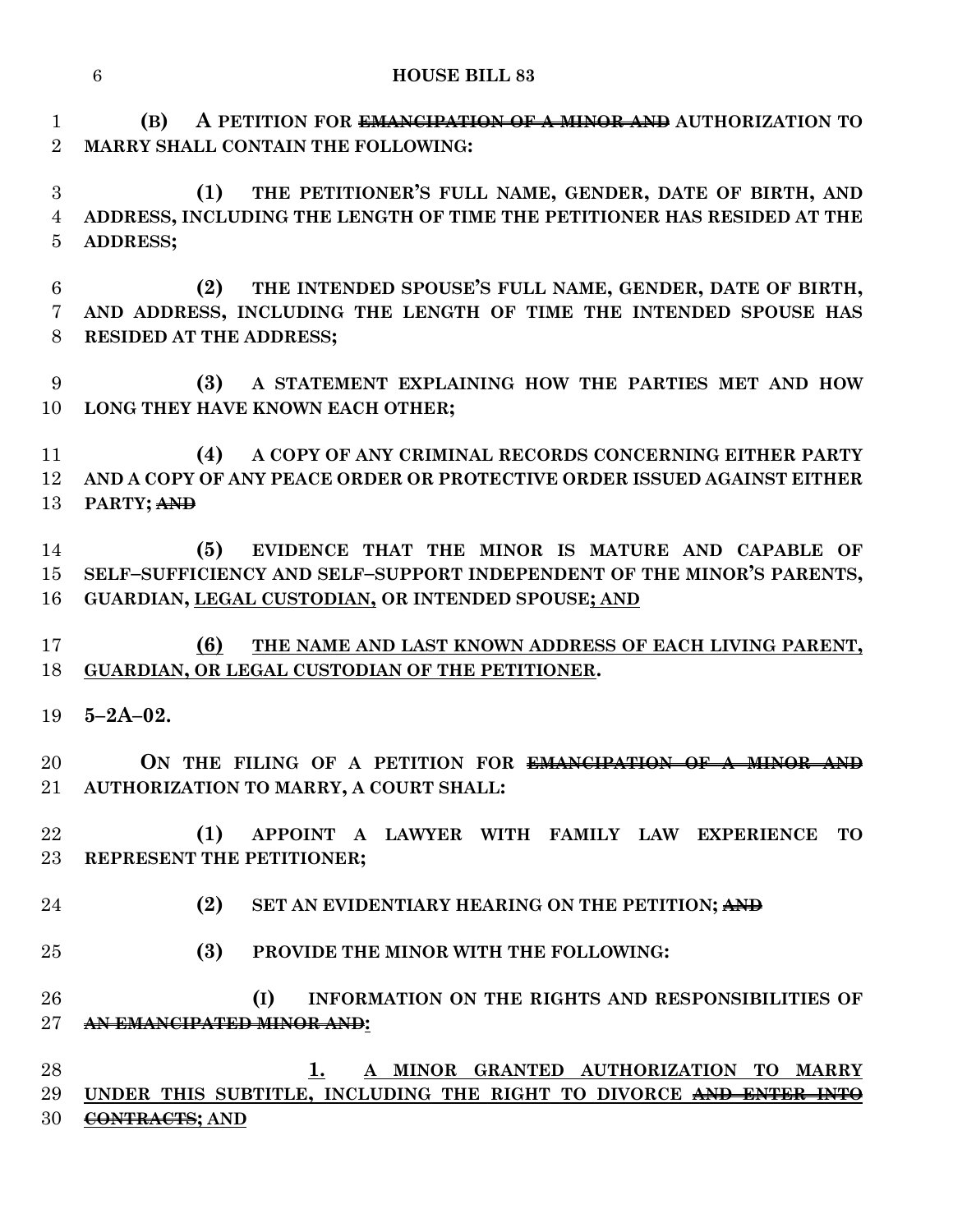## **HOUSE BILL 83** 7

| $\mathbf{1}$               | 2.<br>PARTIES TO A MARRIAGE;                                                                                                                                                                                                                                                                              |
|----------------------------|-----------------------------------------------------------------------------------------------------------------------------------------------------------------------------------------------------------------------------------------------------------------------------------------------------------|
| $\overline{2}$             | (II)<br>REFERRAL INFORMATION FOR LEGAL AID AGENCIES; AND                                                                                                                                                                                                                                                  |
| 3<br>$\overline{4}$<br>5   | (III) INFORMATION ON STATE AND NATIONAL HOTLINES FOR<br>CHILD ABUSE, DOMESTIC VIOLENCE, SEXUAL ASSAULT, AND HUMAN TRAFFICKING;<br><b>AND</b>                                                                                                                                                              |
| $\,6$<br>7                 | INFORMATION RELATED TO IMPACTS AND OUTCOMES OF<br>(IV)<br>CHILD MARRIAGE IN THE UNITED STATES; AND                                                                                                                                                                                                        |
| 8<br>9<br>10               | (4)<br>NOTIFY EACH LIVING PARENT, GUARDIAN, OR LEGAL CUSTODIAN<br>WHOM THE COURT IS ABLE TO LOCATE OF THEIR RIGHT TO SUPPORT OR OPPOSE<br>THE PETITION.                                                                                                                                                   |
|                            | $11 \quad 5 - 2A - 03.$                                                                                                                                                                                                                                                                                   |
| 12<br>13<br>14             | AT THE HEARING, THE COURT SHALL CONDUCT AN IN CAMERA<br>(A)<br>INTERVIEW OF THE PETITIONER SEPARATE FROM THE PETITIONER'S PARENTS OR,<br>GUARDIANS, OR LEGAL CUSTODIANS AND INTENDED SPOUSE.                                                                                                              |
| 15<br>16<br>17<br>18<br>19 | NEITHER THE WISHES OF THE PARENTS OR, LEGAL GUARDIANS,<br>(1)<br>(B)<br>OR LEGAL CUSTODIANS OF THE PETITIONER NOR THE FACT THAT THE PETITIONER<br>OR THE INTENDED SPOUSE OF THE PETITIONER IS PREGNANT IS SUFFICIENT<br>EVIDENCE TO DETERMINE THAT MARRIAGE IS IN THE BEST INTEREST OF THE<br>PETITIONER. |
| 20<br>21<br>$\bf 22$<br>23 | THERE IS A REBUTTABLE PRESUMPTION THAT EMANCIPATION<br>(2)<br>AND MARRIAGE ARE IS NOT IN THE BEST INTERESTS OF THE PETITIONER IF ALL THE<br>PARENTS OR, GUARDIANS, OR LEGAL CUSTODIANS OF THE PETITIONER OPPOSE THE<br>PETITION.                                                                          |
| 24<br>25<br>26             | SUBJECT TO SUBSECTION (E) OF THIS SECTION, AFTER A HEARING, A<br>(C)<br>COURT MAY ISSUE AN ORDER GRANTING <del>EMANCIPATION OF A MINOR AND</del><br>AUTHORIZATION TO MARRY IF THE COURT MAKES WRITTEN FINDINGS THAT:                                                                                      |
| 27<br>28                   | (1)<br>THE PETITIONER IS A COUNTY RESIDENT WHO IS AT LEAST 17<br>YEARS OLD;                                                                                                                                                                                                                               |
| 29<br>30                   | (2)<br><b>THE INTENDED SPOUSE OF THE PETITIONER IS NOT MORE THAN 4</b><br><b>YEARS OLDER THAN THE PETITIONER;</b>                                                                                                                                                                                         |
| 31<br>32                   | $\left(\frac{3}{2}\right)$<br>THE PETITIONER SEEKS TO MARRY VOLUNTARILY AND FREE<br>FROM FORCE, COERCION, AND FRAUD; AND                                                                                                                                                                                  |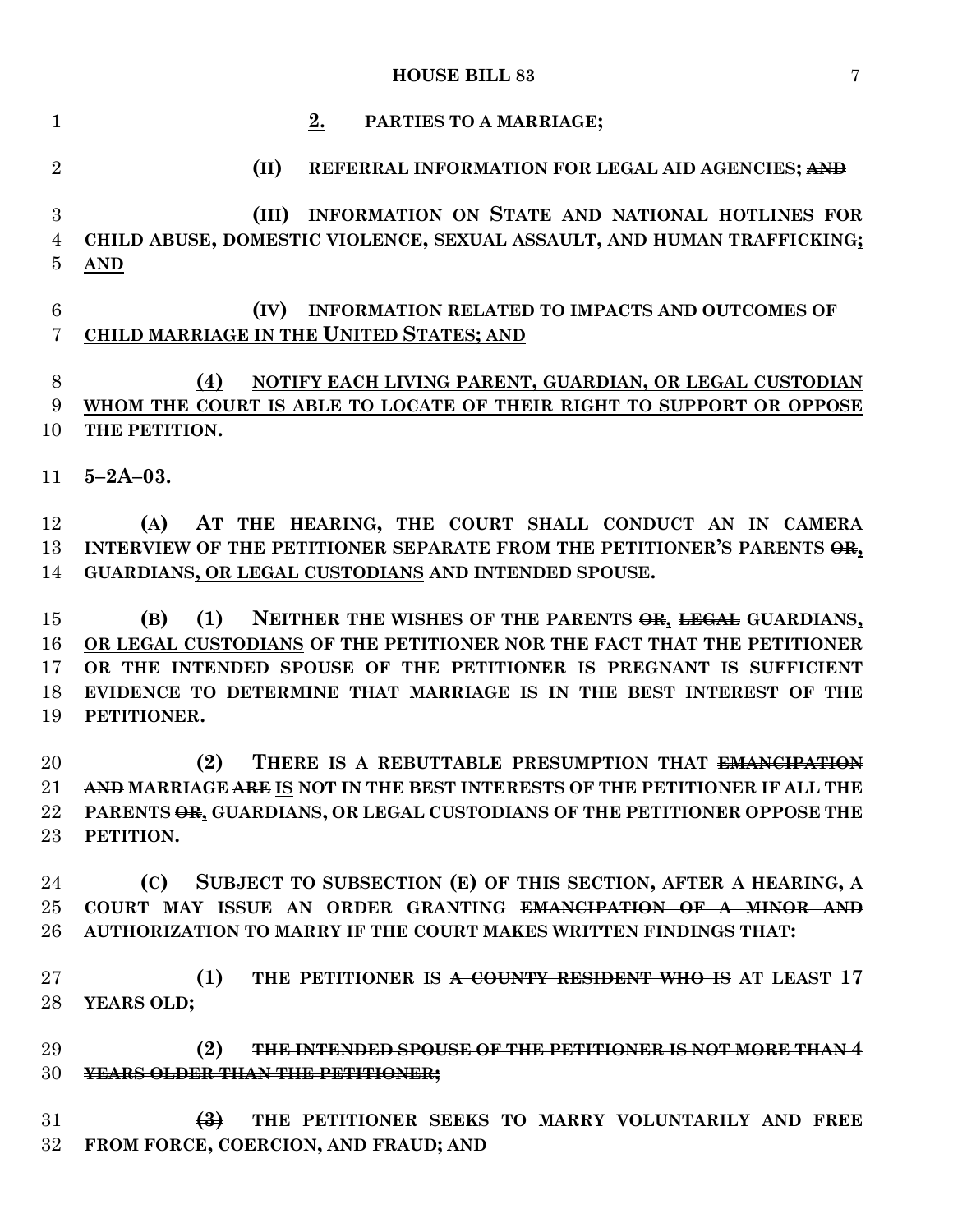**(4)** *(3)* **THE PETITIONER IS MATURE AND CAPABLE OF SELF–SUFFICIENCY AND SELF–SUPPORT.**

 **(D) A COURT MAY DENY A PETITION FOR THE EMANCIPATION OF A MINOR AND AUTHORIZATION TO MARRY IF THE COURT MAKES A WRITTEN FINDING THAT EMANCIPATION AND MARRIAGE ARE IS NOT IN THE BEST INTEREST OF THE PETITIONER.**

 **(E) A COURT MAY NOT ISSUE AN ORDER GRANTING EMANCIPATION OF A MINOR AND AUTHORIZATION TO MARRY UNDER THIS SECTION IF THE COURT DETERMINES THAT:**

**(1) THE INTENDED SPOUSE OF THE PETITIONER:**

 **(I) AT ANY TIME HAS BEEN IN A POSITION OF AUTHORITY OVER THE PETITIONER OR IN A POSITION OF SPECIAL TRUST WITH THE PETITIONER OR HAS HAD A PROFESSIONAL RELATIONSHIP WITH THE PETITIONER; OR**

 **(II) HAS BEEN CONVICTED OR ADJUDICATED DELINQUENT FOR: 1. ANY CRIME AGAINST A MINOR; 2. A CRIME OF VIOLENCE UNDER § 14–101 OF THE CRIMINAL LAW ARTICLE; 3. A SEXUAL CRIME UNDER TITLE 3, SUBTITLE 3 OF THE CRIMINAL LAW ARTICLE; OR 4. HUMAN TRAFFICKING UNDER TITLE 3, SUBTITLE 11 OF THE CRIMINAL LAW ARTICLE; (2) ONE PARTY IS PREGNANT OR HAS A CHILD WITH THE OTHER PARTY THAT EVIDENCES THAT THE PETITIONER WAS THE VICTIM OF A SEXUAL CRIME COMMITTED BY THE INTENDED SPOUSE; OR (3) A PROTECTIVE ORDER OR PEACE ORDER WAS ISSUED AGAINST THE INTENDED SPOUSE OF THE PETITIONER, REGARDLESS OF WHETHER THE PETITIONER WAS THE PERSON TO BE PROTECTED.**

**5–2A–04.**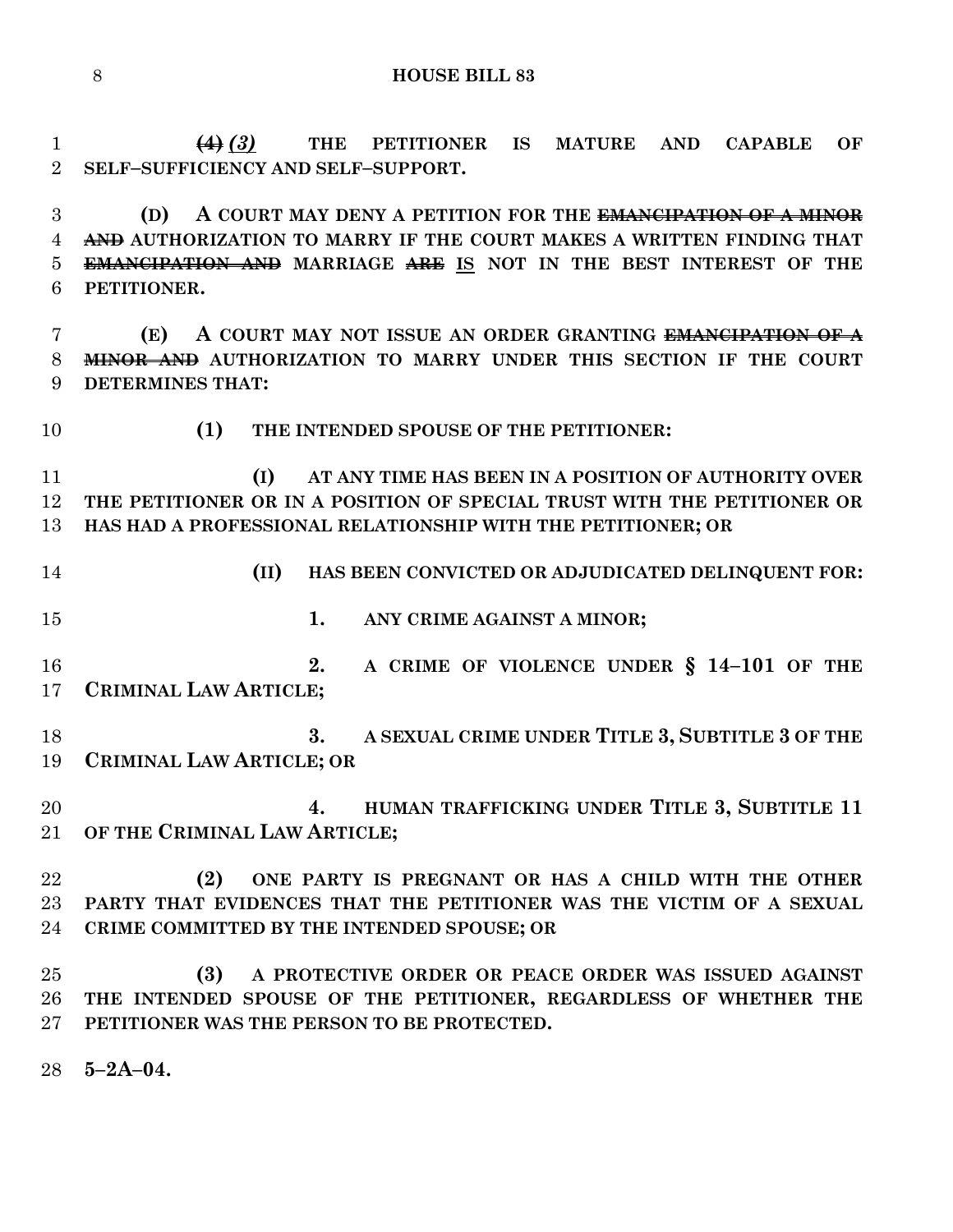**(A) ON THE ISSUANCE OF AN ORDER GRANTING EMANCIPATION OF A MINOR AND AUTHORIZATION TO MARRY, THE CLERK OF THE COURT SHALL PROVIDE A CERTIFIED COPY OF THE ORDER TO THE PETITIONER.**

 **(B) (1) EXCEPT AS PROVIDED IN PARAGRAPH (2) OF THIS SUBSECTION, AN ORDER OF EMANCIPATION SHALL HAVE THE SAME EFFECT AS THE PETITIONER REACHING THE AGE OF MAJORITY AND SHALL CONFER ON THE PETITIONER ALL OF THE RIGHTS AND RESPONSIBILITIES OF LEGAL ADULTHOOD.**

- **(2) AN ORDER OF EMANCIPATION DOES NOT SUPERSEDE AGE REQUIREMENTS FOR:**
- **(I) VOTING;**
- **(II) THE PURCHASE, POSSESSION, OR CONSUMPTION OF ALCOHOLIC BEVERAGES;**
- **(III) THE PURCHASE, POSSESSION, OR CONSUMPTION OF TOBACCO PRODUCTS OR ELECTRONIC CIGARETTES;**
- **(IV) COMPULSORY SCHOOL ATTENDANCE; OR**
- **(V) HEALTH AND SAFETY REGULATIONS INCLUDING WORKPLACE REGULATIONS DESIGNED TO PROTECT INDIVIDUALS UNDER THE AGE OF 18 YEARS.**
- **5–2A–05.**

## **A MINOR WHO IS MARRIED MAY FILE AN ACTION FOR DIVORCE UNDER TITLE 7 OF THIS ARTICLE AND SIGN AND ENTER INTO CONTRACTS.**

- *A MINOR WHO IS MARRIED:*
- *(1) MAY FILE AN ACTION FOR DIVORCE UNDER TITLE 7 OF THIS ARTICLE; AND*
- *(2) SHALL BE DEEMED EMANCIPATED FOR THE LIMITED PURPOSE OF OBTAINING A DIVORCE.*
- **5–2A–05. 5–2A–06.**

 **THE COURT OF APPEALS MAY ADOPT RULES TO IMPLEMENT THE PROVISIONS OF THIS SUBTITLE.**